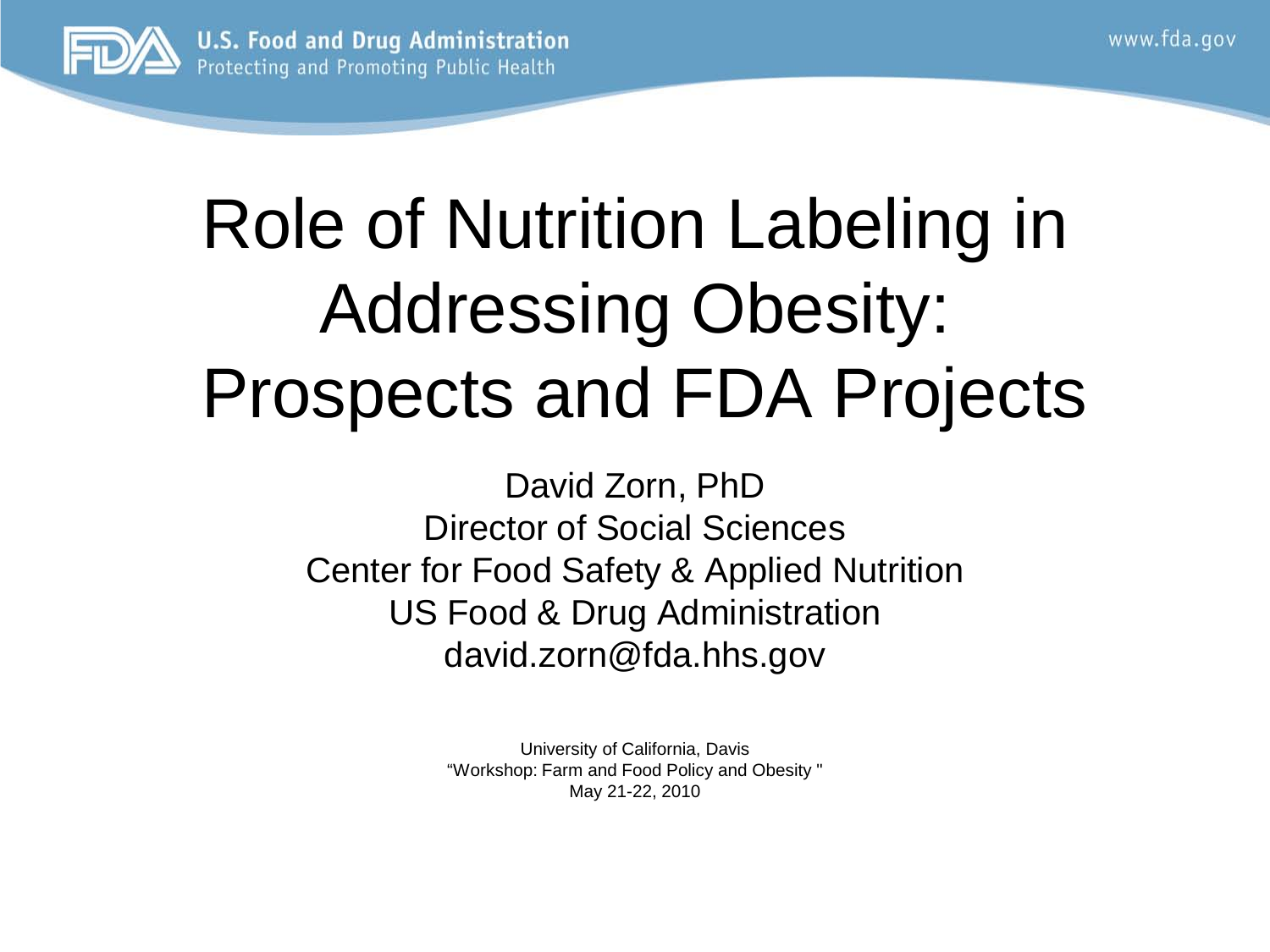

#### What Difference Does Labeling Make?

- Partial Solution
	- Small fraction of \$150B annually = big \$\$\$
- Labeling Changes the Product Choice Set
- Unexploited Opportunities for Better Choices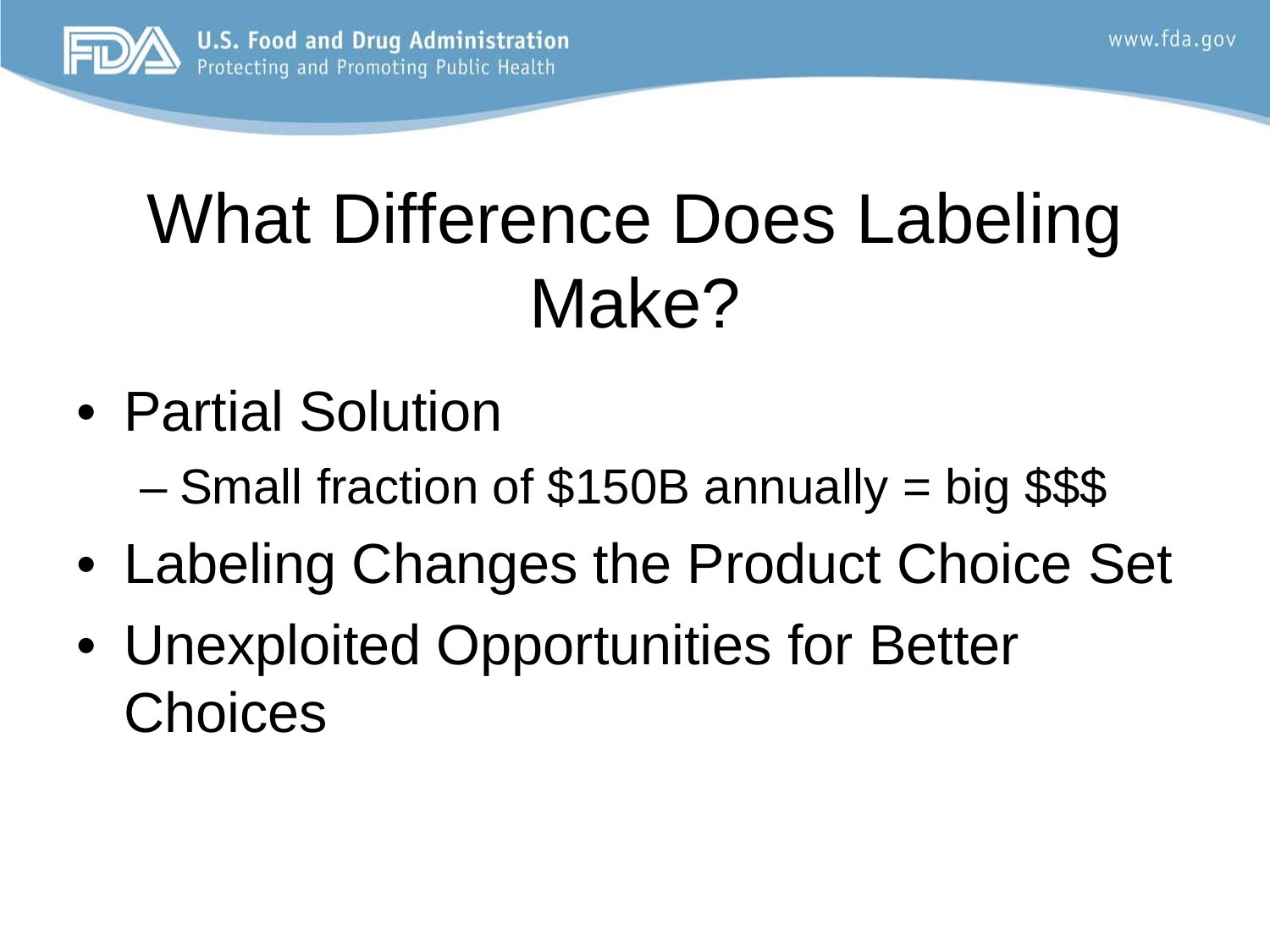

# Labeling for More than Obesity

- Prevent Chronic Diseases – Affecting even normal weight people
- Assist Consumers in Maintaining Healthy Dietary Practices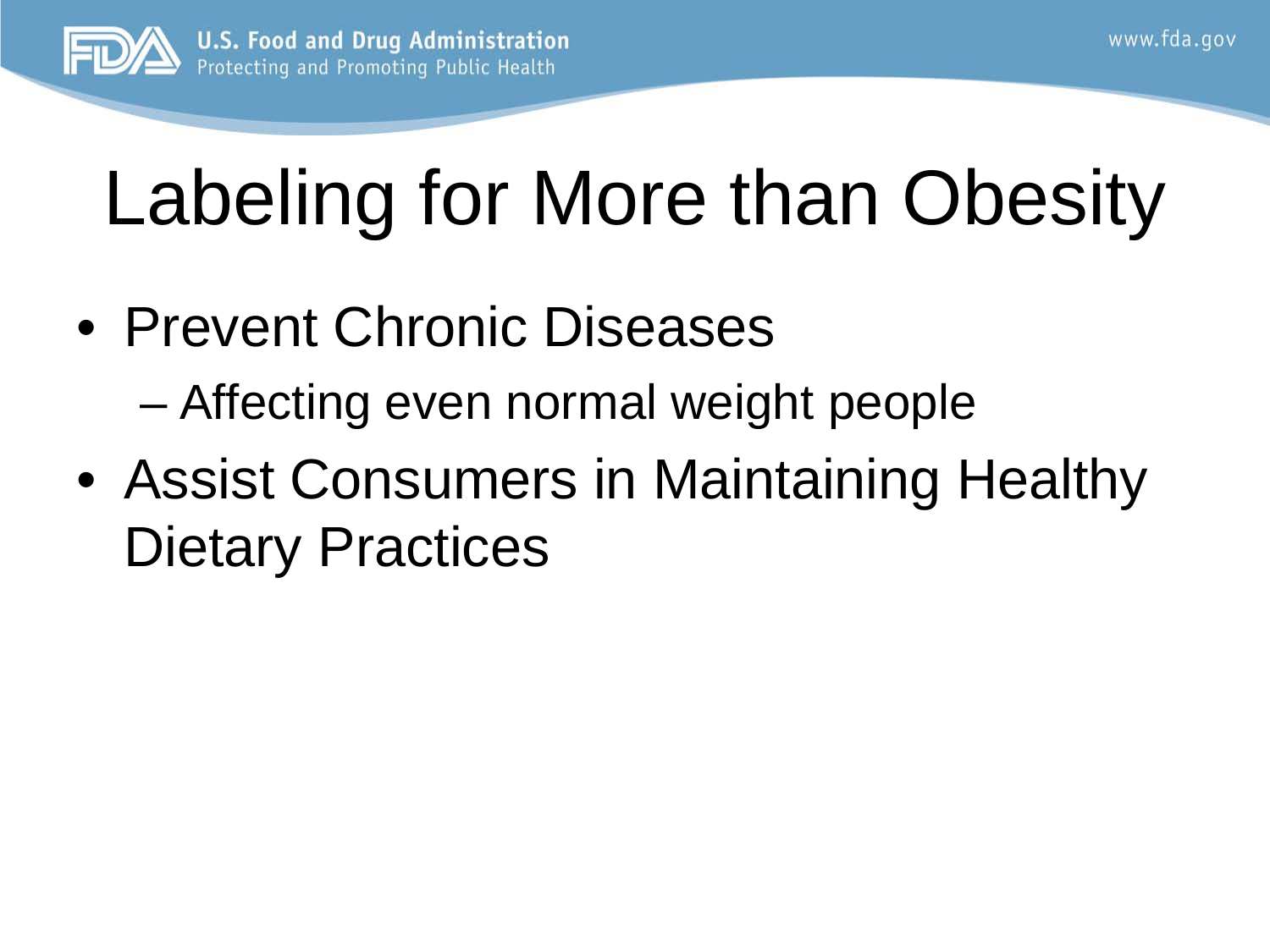

## FDA Speaking Up

- Letter to the Smart Choices Program
- "Dear Industry" & 17 Warning Letters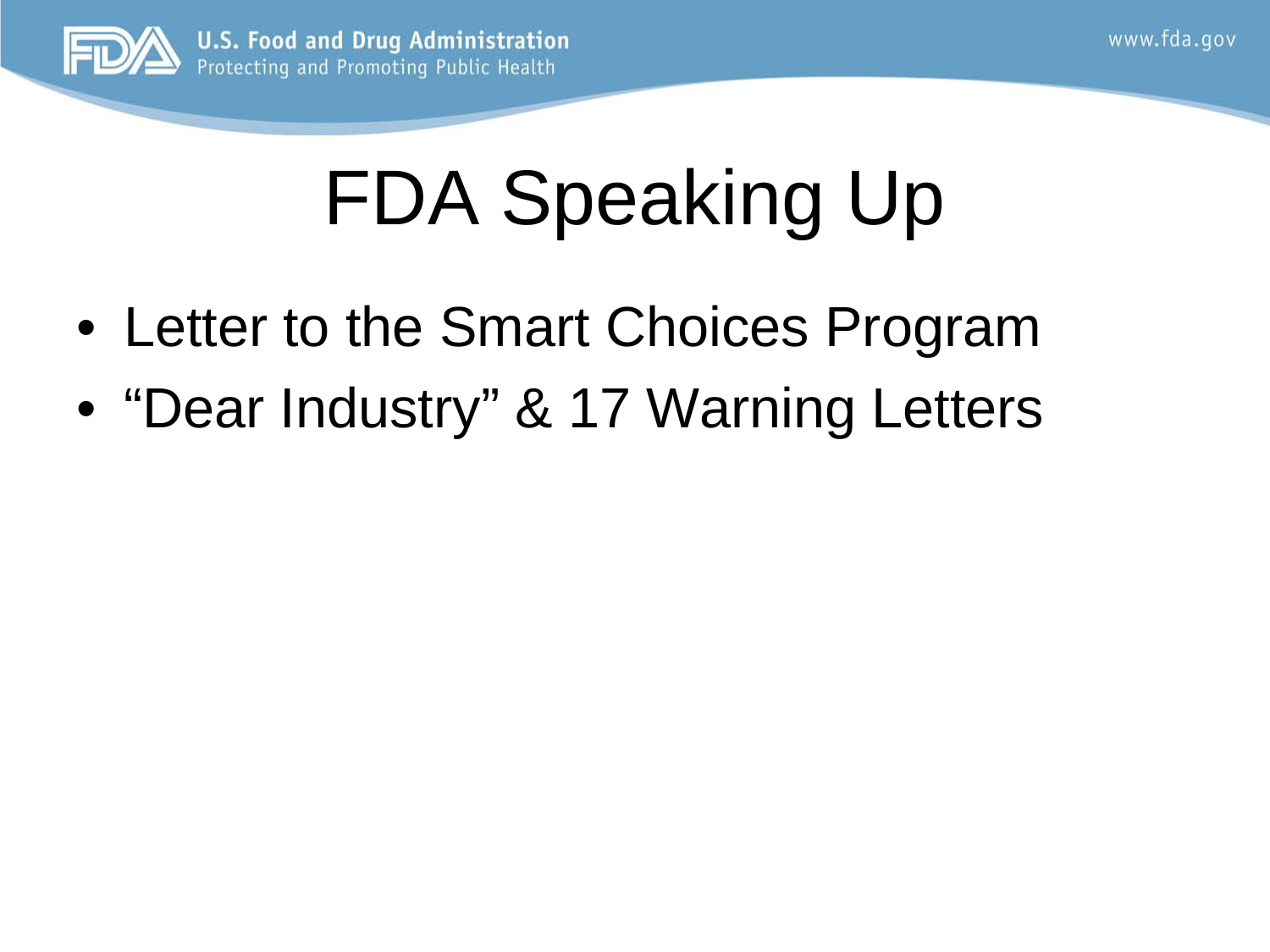

### Menu and Vending

- Healthcare Reform Legislation: FDA must propose regulations to require at least calorie labeling on
	- Restaurant menus
	- Menu boards
	- Vending machines
- Additional nutrient information must be available on request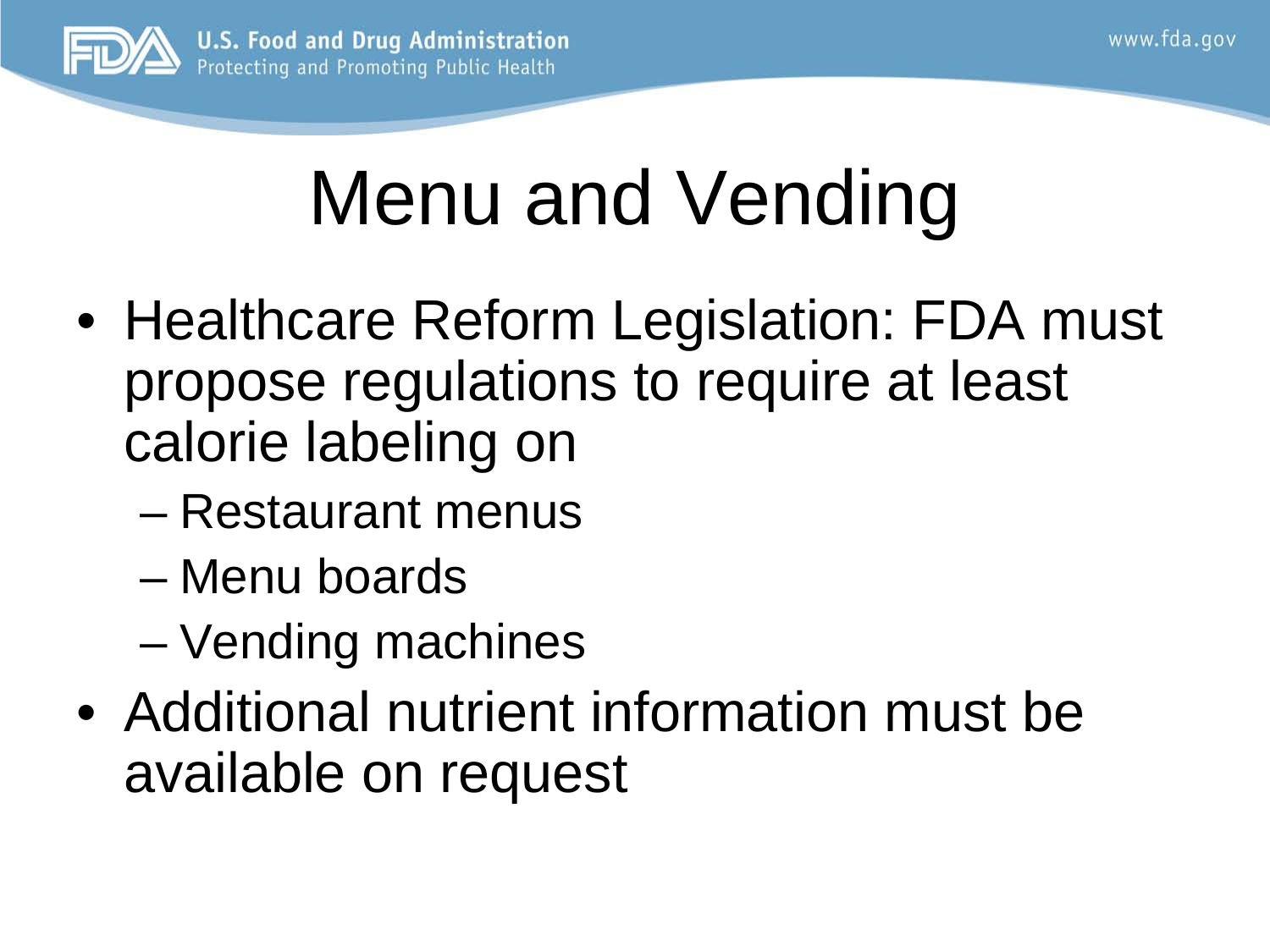

# Dietary Guidance Statements

- Regulatory Status for Dietary Guidance on **Products**
- Whole Foods and Categories of Food
- Require Meaningful Amount of Food
- Recommend Upper Limits of Nutrients to Limit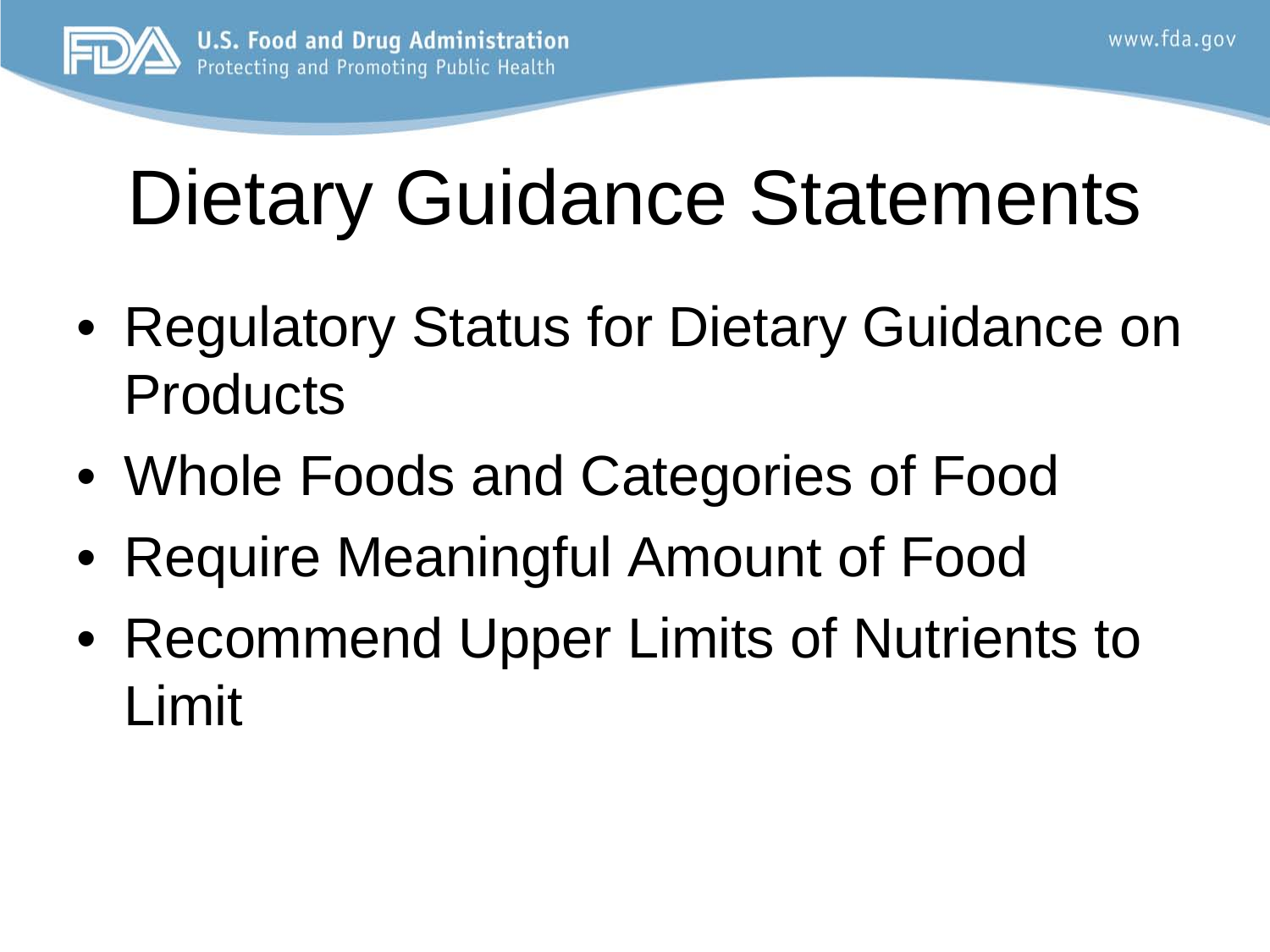

### Front of Package

- Goal
	- To maximize the number of consumers who readily notice, understand, and use the available information to make more nutritious choices for themselves and their families.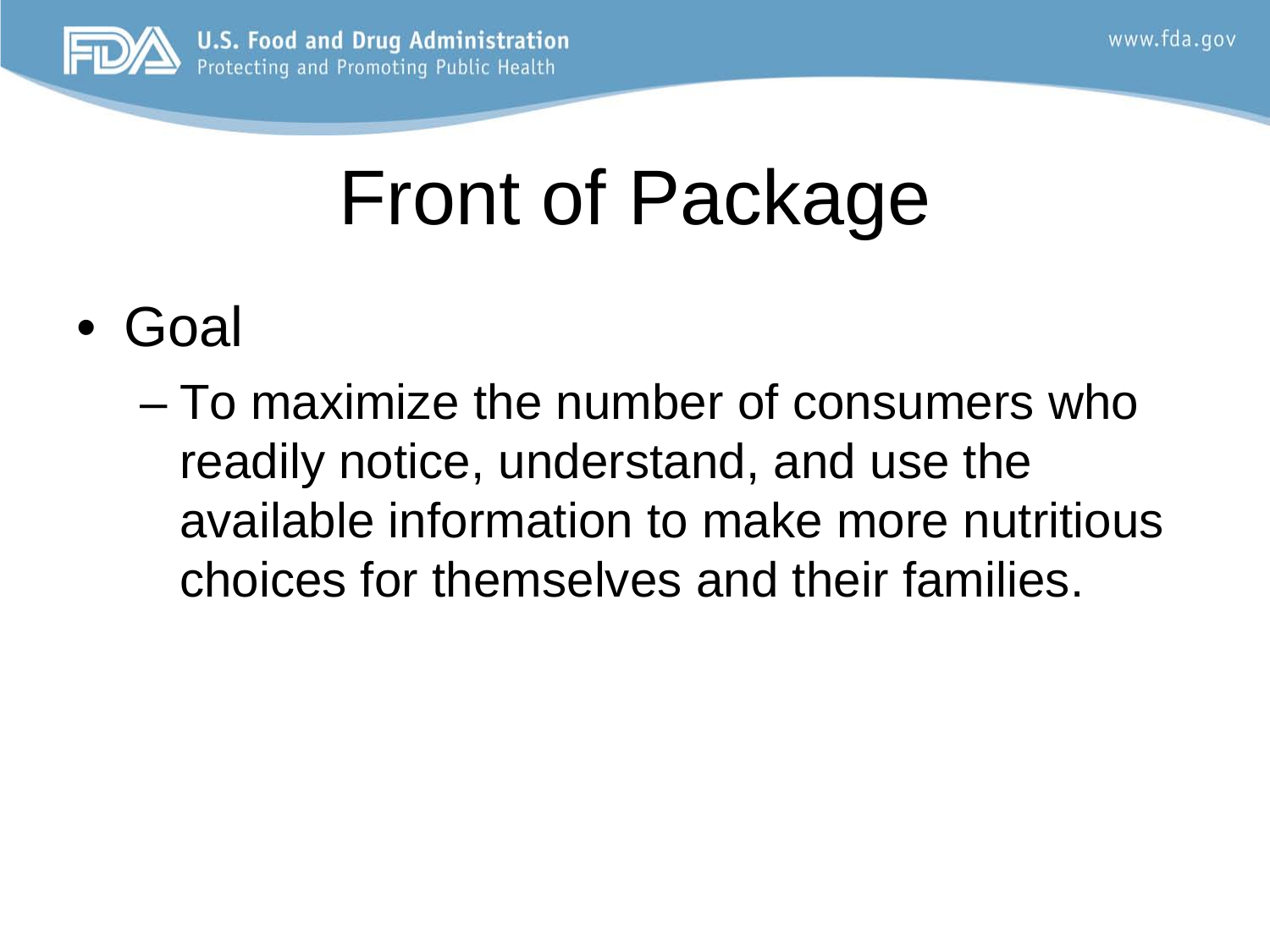

### Front of Package

- Widely adopted across the food supply;
- In a standardized format consumers can trust;
- Based on nutritional criteria grounded in the Dietary Guidelines for Americans and related to reducing obesity and eating a balanced, healthy diet;
- Designed to enable consumers with a wide range of literacy, educational levels, age, and other characteristics to make comparisons of the relative healthiness of products within and across food categories in the context of routine food shopping.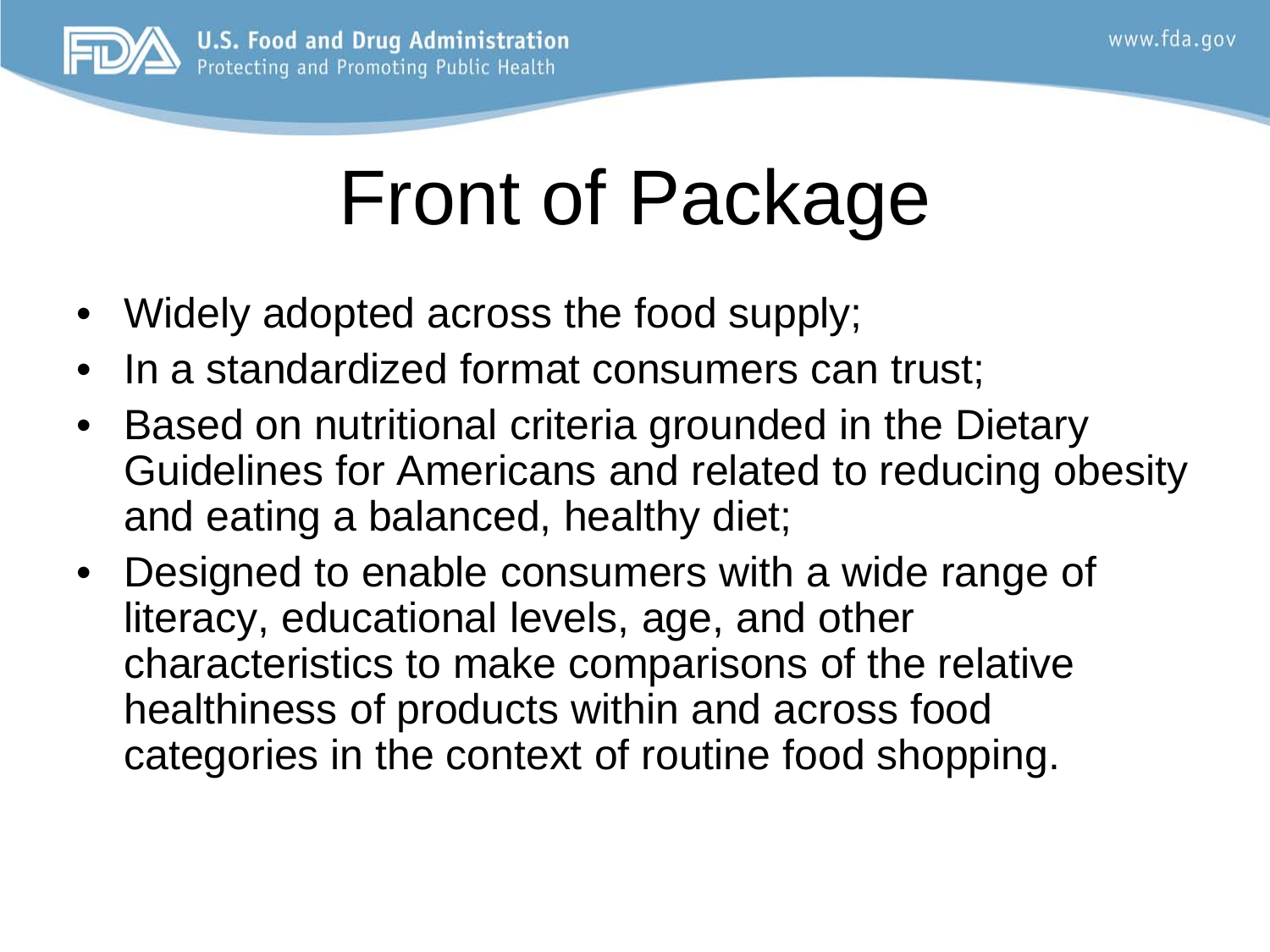

#### Front of Package Examples



Guiding Stars® Nutritious shopping made simple®





| <b>Nutrition Tips</b>     |     |
|---------------------------|-----|
| <b>Amount Per Serving</b> |     |
| <b>Calories</b>           | 240 |
| <b>Total Fat 2g</b>       |     |
| <b>Saturated Fat Og</b>   |     |
| Sugar 12g                 |     |
|                           |     |

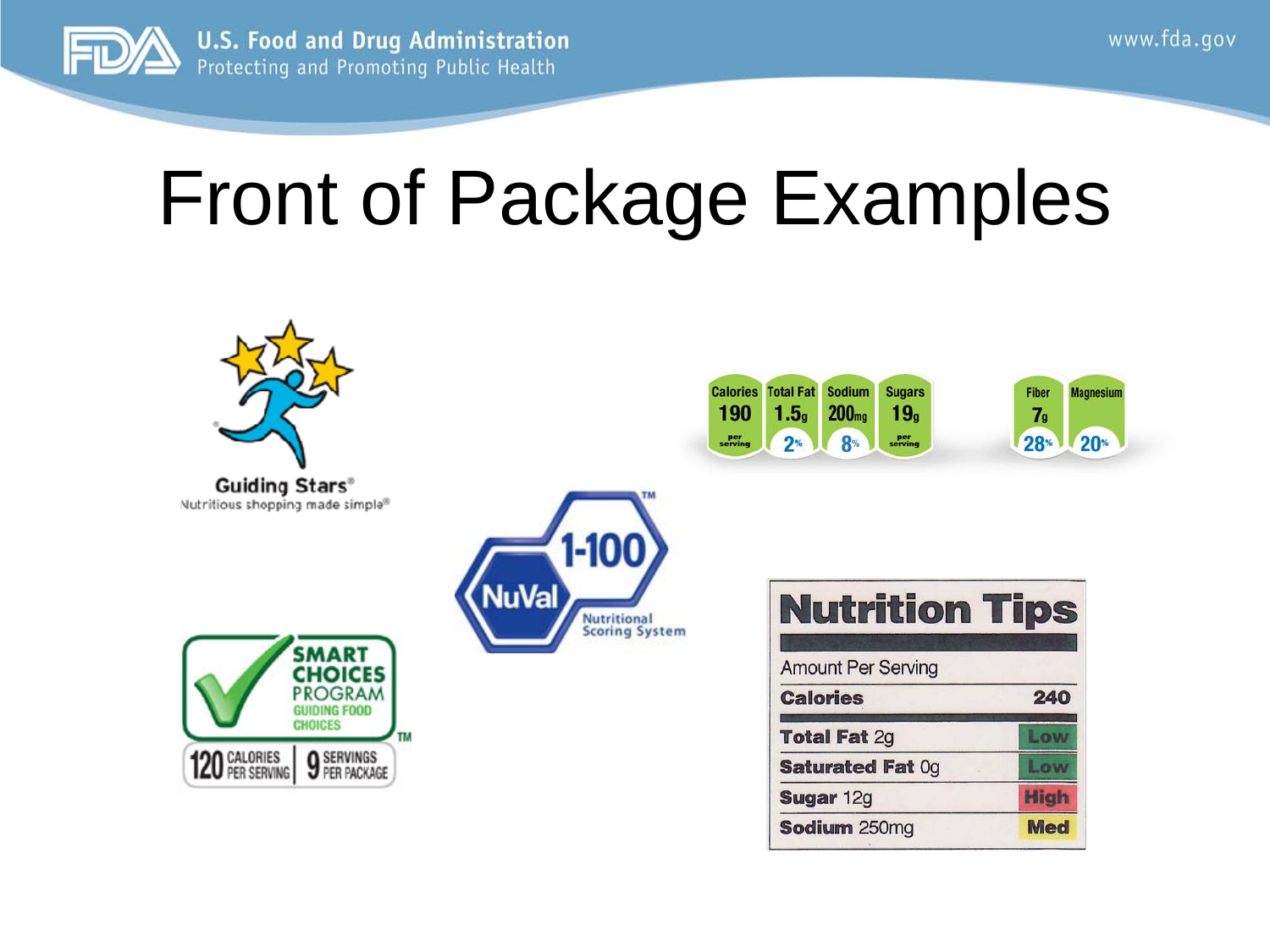

### Other Initiatives

- Calorie Prominence
- Reformatting Nutrition Facts
- Updating Serving Sizes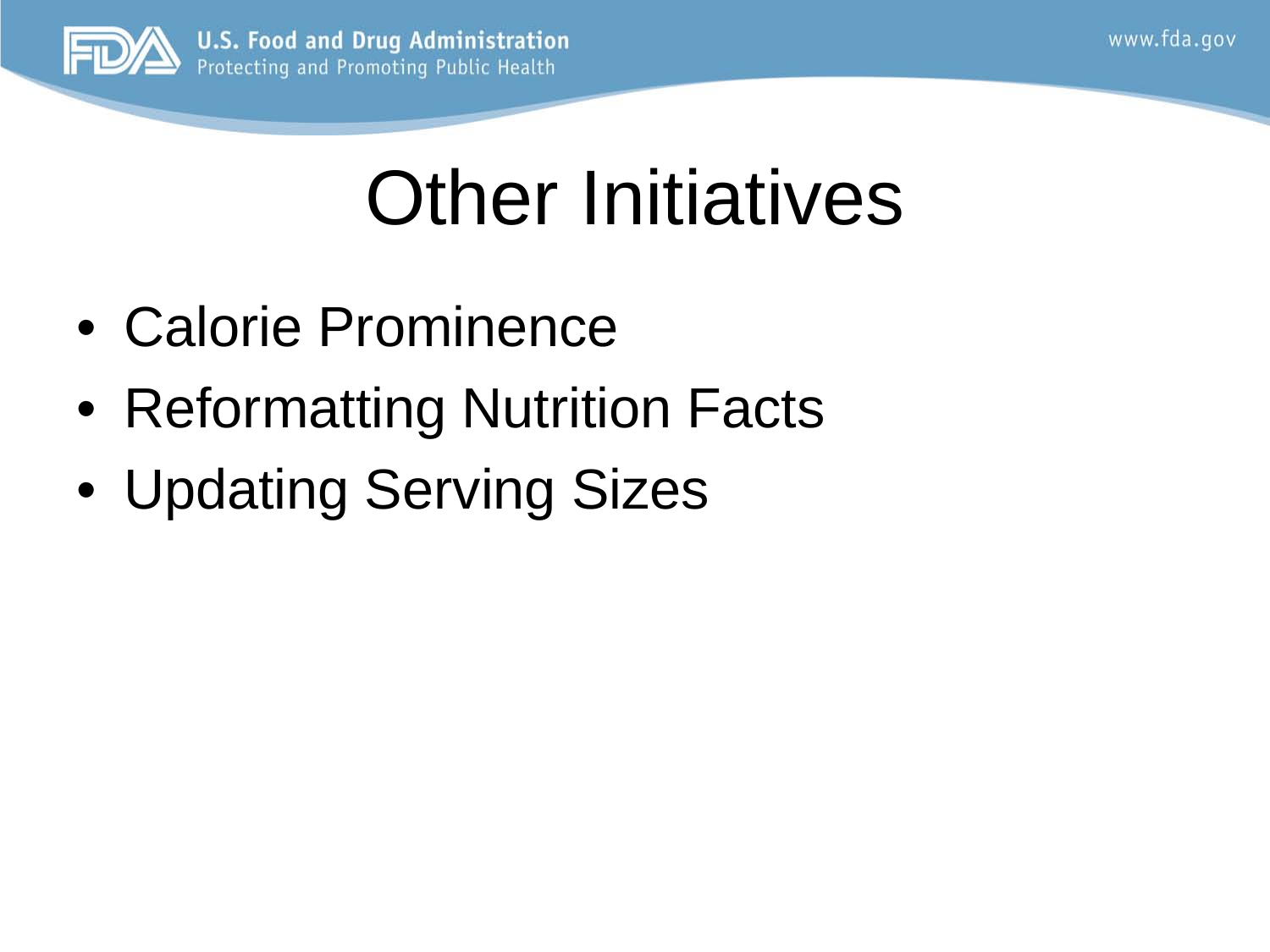

### Consumer Research in Progress

- Experimental Study of Existing FOP Symbols
- Experimental Study of Other Possible FOP Symbols
- Survey on Nutrition and Health Attitudes and Practices of Hispanics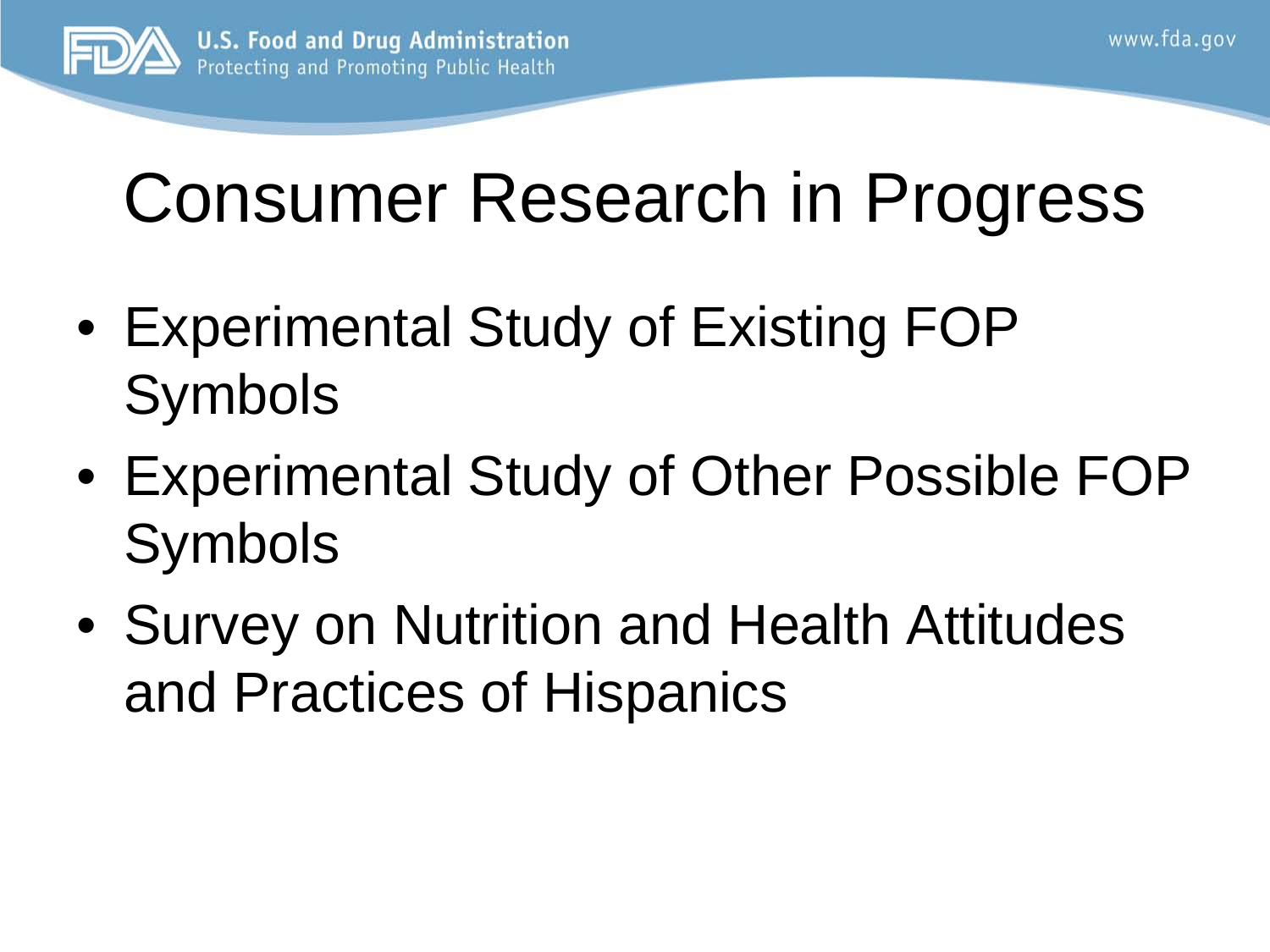

#### **Evaluation**

- Assessing Effectiveness of Labeling **Initiatives** 
	- Challenging
	- Time consuming
	- Costly